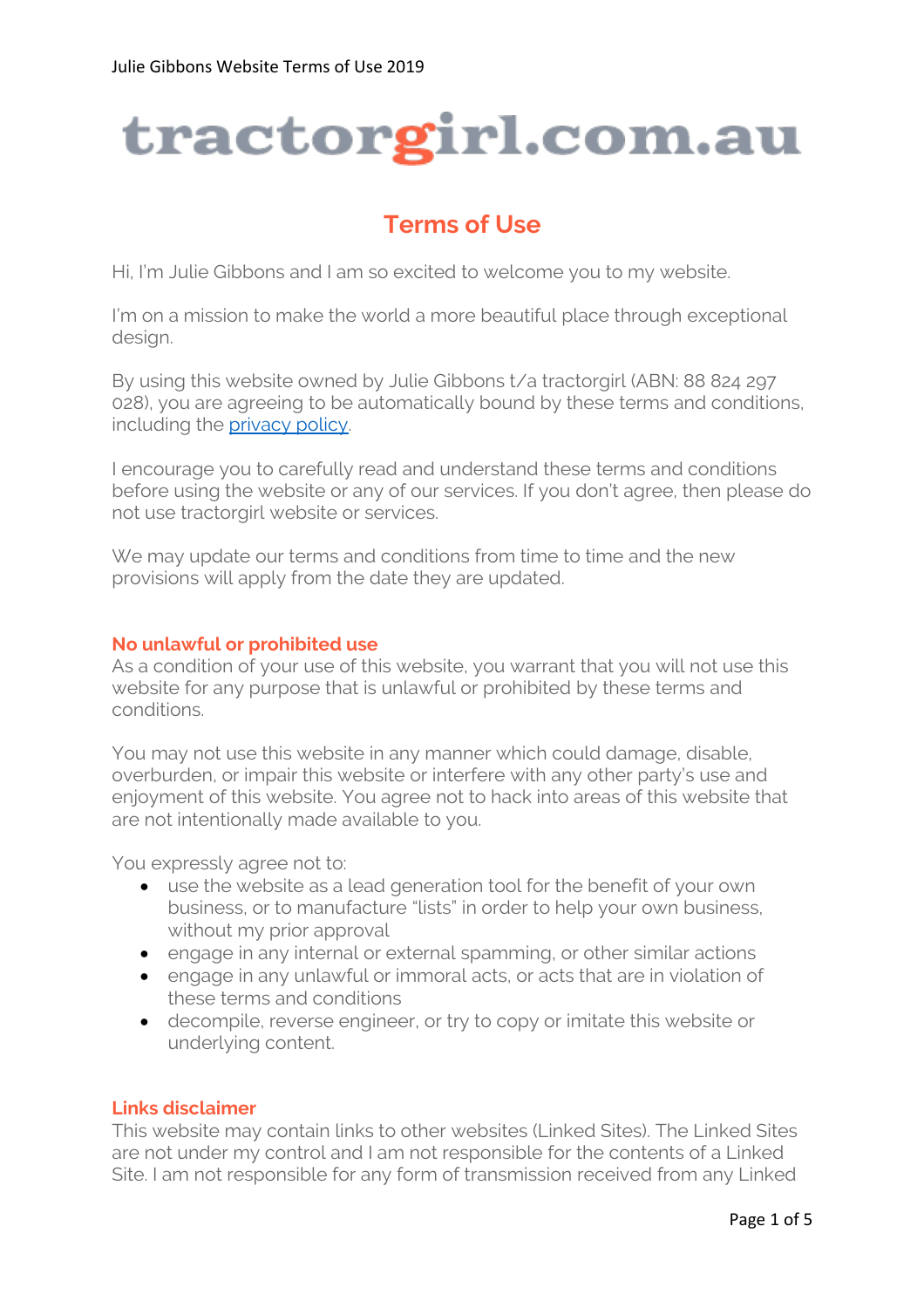Site. Links are provided to you only as a convenience, and the inclusion of any link does not imply my endorsement of the website, or any association with its operators.

### **Copyright, trademarks and other intellectual property**

Julie Gibbons owns the intellectual property rights in the contents of this website, or has permission to use or display the material on this website. You may not use, copy, display, distribute, modify, translate, reformat, incorporate into advertisements and other works, promote, create derivative works, or in any way exploit or allow others to exploit any of our website content in whole or in part except as expressly authorised by us.

Please email [info@tractorgirl.com.au](mailto:info@tractorgirl.com.au) if you require permission to reproduce any of the contents of this website.

Images and item descriptions posted on this website by third parties are the responsibility of those third parties and may be subject to copyright. You must seek permission from the third party before using any of their content.

The names of actual companies and products mentioned on this website may be the trademarks of their respective owners. Any example companies, organisations, products, people, and events depicted on this website are fictitious. No association with any real company, organisation, product, person, or event is intended or should be inferred.

#### **Personal use only**

You may access, download, or print material from the website for your personal use only. Sharing without prior permission and commercial use of any sort is expressly prohibited. You agree not to change or delete any copyright or proprietary notice from materials downloaded from this website or any site accessible through this website.

Except as otherwise expressly granted to you in writing, we do not grant you any other express or implied right or license to our website content or our intellectual property.

#### **Copyright infringement**

If you believe that there is material on our website that infringes third-party intellectual property rights, please email [info@tractorgirl.com.au](mailto:info@tractorgirl.com.au) with sufficient information to enable us to determine who the owner of the intellectual property is and to remove it from the tractorgirl website if appropriate.

Be aware that you may be subject to liability if you knowingly make any misrepresentations when providing information to us in this regard.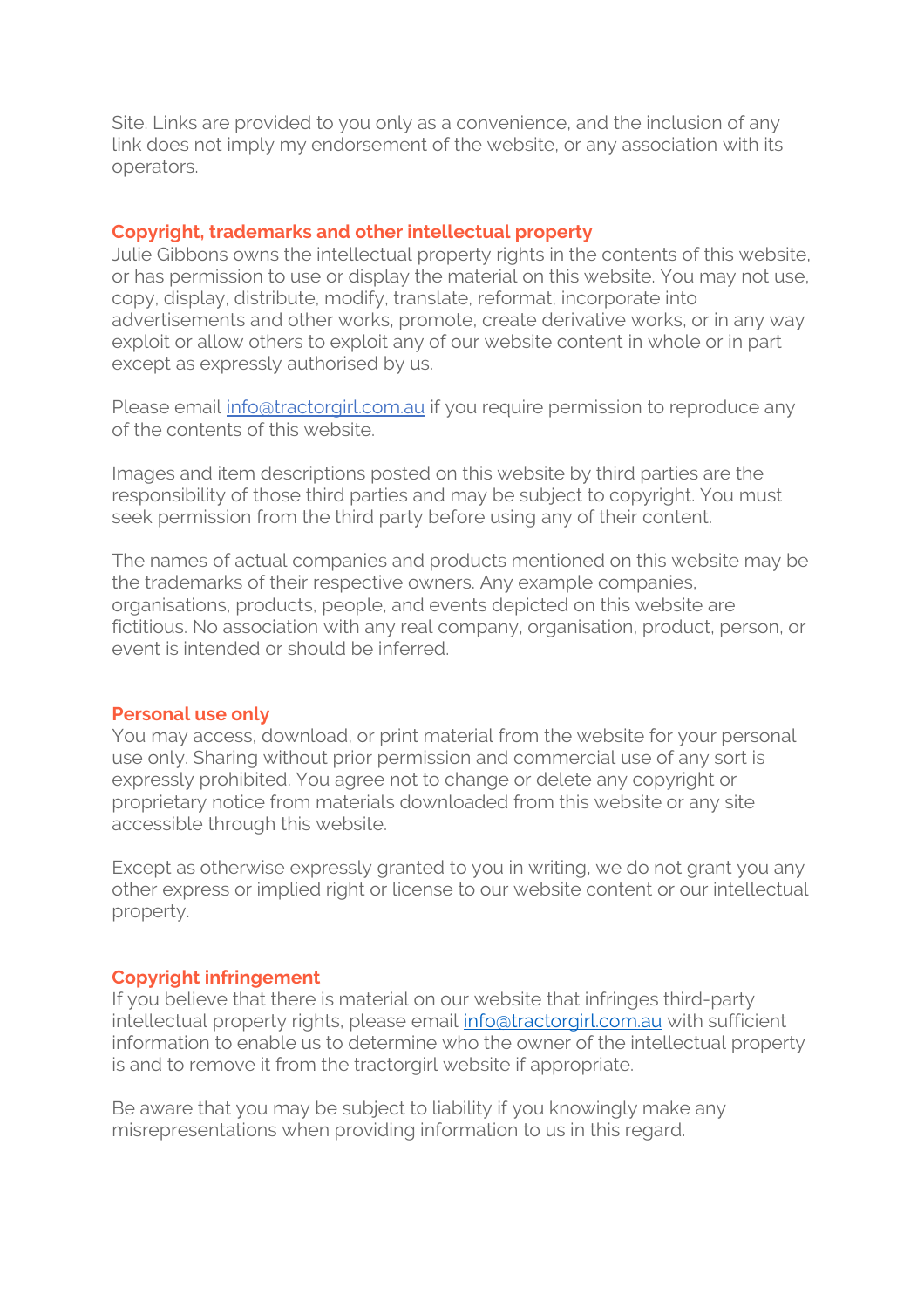## **Website security**

Julie Gibbons make efforts to maintain the security of the tractorgirl website including but not limited to encryption, firewall, antivirus, and spyware protection to the extent that we deem advisable to protect your personal information, the integrity of the website and conduct our business.

However, we do not guarantee the security of the website, our records, or your content.

Julie Gibbons disclaims all liability for any computer virus or technological problems that we do not intentionally cause or that is beyond our control. You are advised to install and maintain up-to-date security software on your computer for your further protection.

The tractorgirl website is managed by third-party services; therefore, the website may be inaccessible from time to time.

#### **Disclaimer**

While every care is taken, Julie Gibbons does not guarantee the accuracy of the information contained within this website. The information available through this website is provided for educational purposes only. Business processes and laws do change over time, and this may affect previous content not yet updated on the tractorgirl website.

You are responsible for any results you obtain as a result of using the information on this website.

You acknowledge and agree that no information or advice provided by us through this website in blog posts, tips, videos, eBooks, checklists, webinars, articles, testimonials, or any other form, constitutes tax or financial advice or advice of any other regulated industry or creates a warranty of any kind with respect to this website. You acknowledge that you should consult an appropriate professional for specific advice tailored to your situation.

Please use the contact form on this website or email [info@tractorgirl.com.au](mailto:info@tractorgirl.com.au) and book a coaching session or package if you require specific business coaching.

This disclaimer applies to the fullest extent permitted by law, and survives any termination or expiration of this agreement or your use of this website or the services found on this website.

#### **Limitation of liability**

Julie Gibbons will not be liable to you or any other person or entity for any damages whatsoever arising as a result of your use of this website in any way, subject to the requirements of Australian Consumer Law.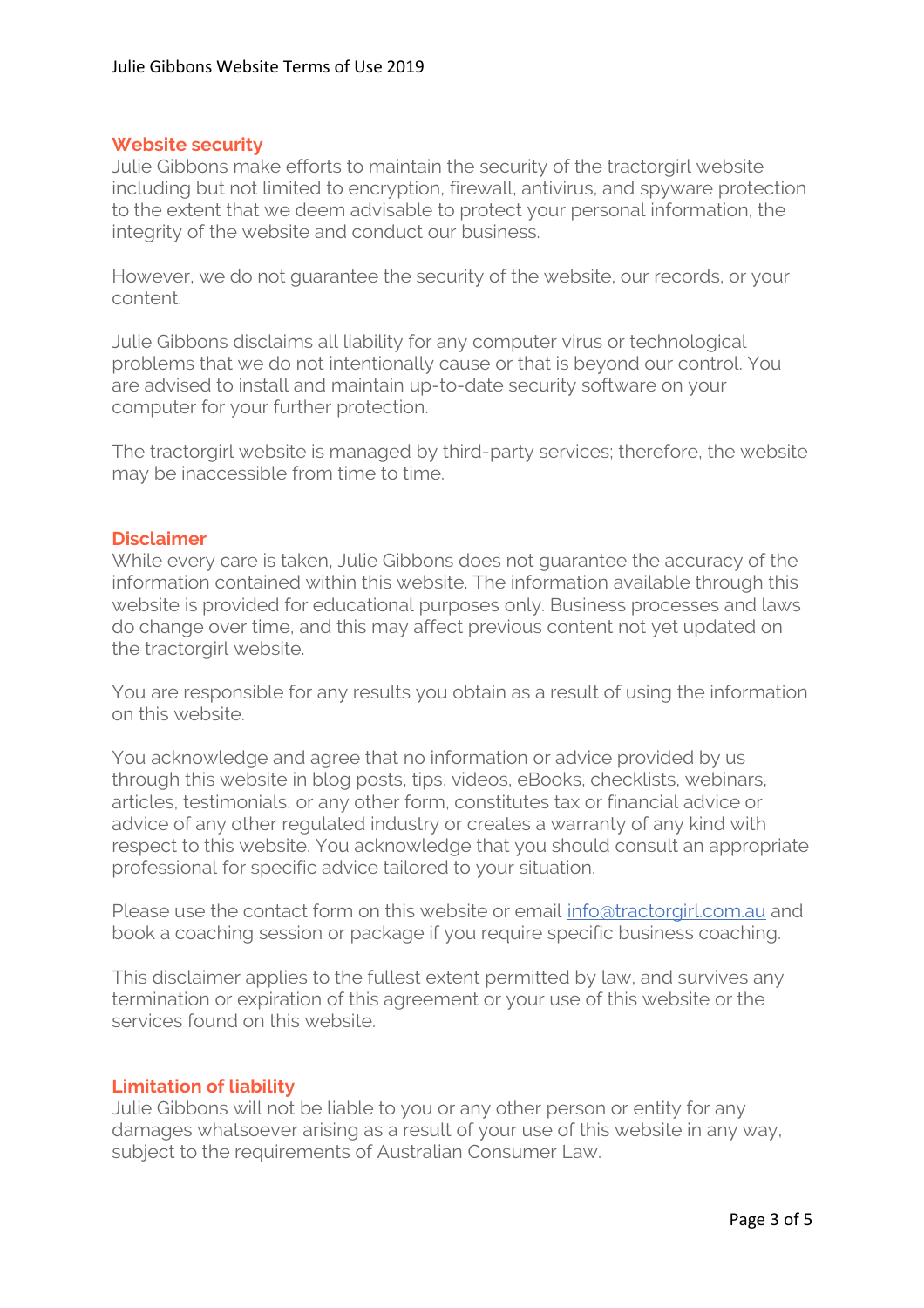Where warranties are implied by law, you acknowledge and agree that the total aggregate liability to us is limited at our discretion to the provision of those services again, or to a refund equal to the total amount paid by you for the particular services that are the subject of the cause of action, even if those services were provided to you without cost.

This limitation of liability applies to the fullest extent permitted by law, and shall survive any termination or expiration of this agreement or your use of this website or the services found on this website.

# **Indemnity**

You agree to indemnify and defend Julie Gibbons from any claims, damages, liabilities, costs, or expenses (including without limitation court costs, collection costs, and reasonable legal fees) related to:

- any content you post via this website
- vour unauthorised use of this website, or products or services included or advertised on this website
- your breach of these terms and conditions.

# **Applicable law**

This agreement is governed by the laws of New South Wales, Australia and you consent to the exclusive jurisdiction and venue of courts in that State or the Federal Courts within Australia, in all disputes arising out of or relating to the use of this website.

You may provide notice to us through the contact us page or otherwise by email addressed [info@tractorgirl.com.au.](mailto:info@tractorgirl.com.au) Julie Gibbons may provide notice to you via email or other electronic means.

Use of this website is unauthorised in any jurisdiction that does not give effect to all provisions of these terms of use, including without limitation this paragraph. If you are resident in a jurisdiction where the use of this website is unauthorised, it is your responsibility to stop using this website.

# **Relationship**

You agree that no joint venture, partnership, employment, or agency relationship exists between you and Julie Gibbons as a result of this agreement or use of this website.

These terms and conditions together with our privacy policy form the entire agreement between you and Julie Gibbons.

# **Validity**

If any part of these terms and conditions is determined to be invalid or unenforceable pursuant to applicable law including, but not limited to, the warranty disclaimers and liability limitations, then the invalid or unenforceable